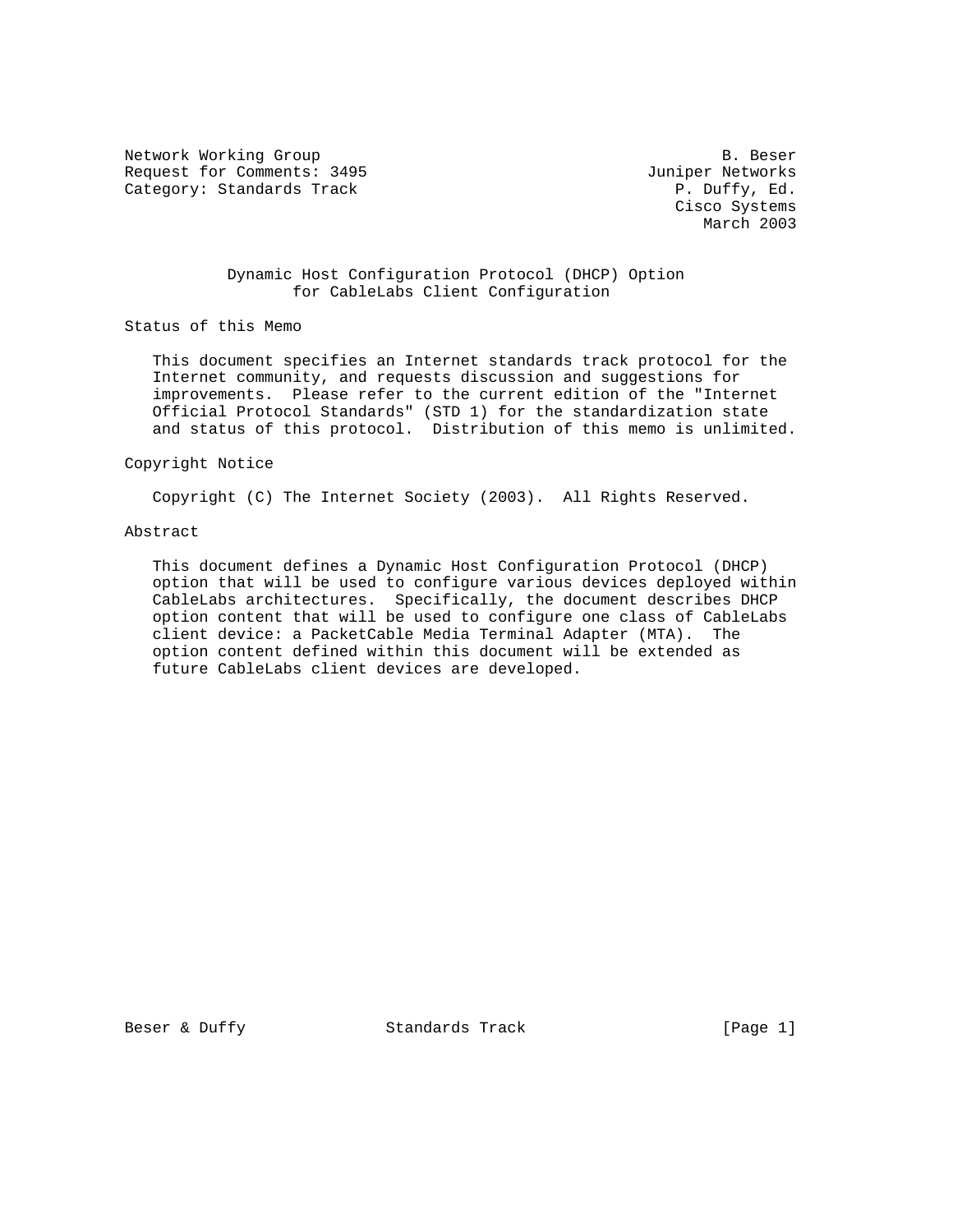Table of Contents

|                |                                                               | 2              |
|----------------|---------------------------------------------------------------|----------------|
| $1$ .          | Conventions used in this document                             |                |
| 2.             |                                                               | $\overline{2}$ |
| 3.             |                                                               | 3              |
| 4.             | CableLabs Client Configuration Option Format                  | $\overline{4}$ |
| 5.             | CableLabs Client Configuration Option: Sub-Option Definitions | 5              |
|                | TSP's DHCP Server Address Sub-Options<br>5.1.                 | 5              |
|                | TSP's Provisioning Server Address Sub-Option<br>5.2.          | 6              |
|                | TSP's AS-REQ/AS-REP Backoff and Retry<br>5.3.                 | 6              |
|                | TSP's AP-REQ/AP-REP Backoff and Retry<br>5.4.                 | 7              |
|                | TSP's Kerberos Realm Name Sub-Option<br>5.5.                  | 8              |
|                | TSP's Ticket Granting Server Utilization Sub-Option<br>5.6.   | 8              |
|                |                                                               |                |
|                | TSP's Provisioning Timer Sub-Option<br>5.7.                   | 8              |
| 6.             | Informational Description of CCC Option Usage                 | 9              |
| 7.             |                                                               | 9              |
| 8 <sub>1</sub> |                                                               | 9              |
| 9.             | Procedure for Adding Additional Sub-options                   | $\mathsf{Q}$   |
|                |                                                               | 10             |
|                |                                                               | 10             |
|                |                                                               | 10             |
|                | 11.2. Informative References                                  | 11             |
|                |                                                               |                |
|                |                                                               |                |
|                |                                                               |                |
|                |                                                               | 13             |

1. Conventions used in this document

 The key words "MUST", "MUST NOT", "REQUIRED", "SHALL", "SHALL NOT", "SHOULD", "SHOULD NOT", "RECOMMENDED", "MAY", and "OPTIONAL" in this document are to be interpreted as described in BCP 14, RFC 2119 [1].

2. Terminology

Definitions of terms used throughout this document:

\* "Telephony Service Provider" or "TSP"

 The business entity from which a subscriber receives telephony service.

See RFC 2131 [6] for additional DHCP terminology.

Beser & Duffy Standards Track [Page 2]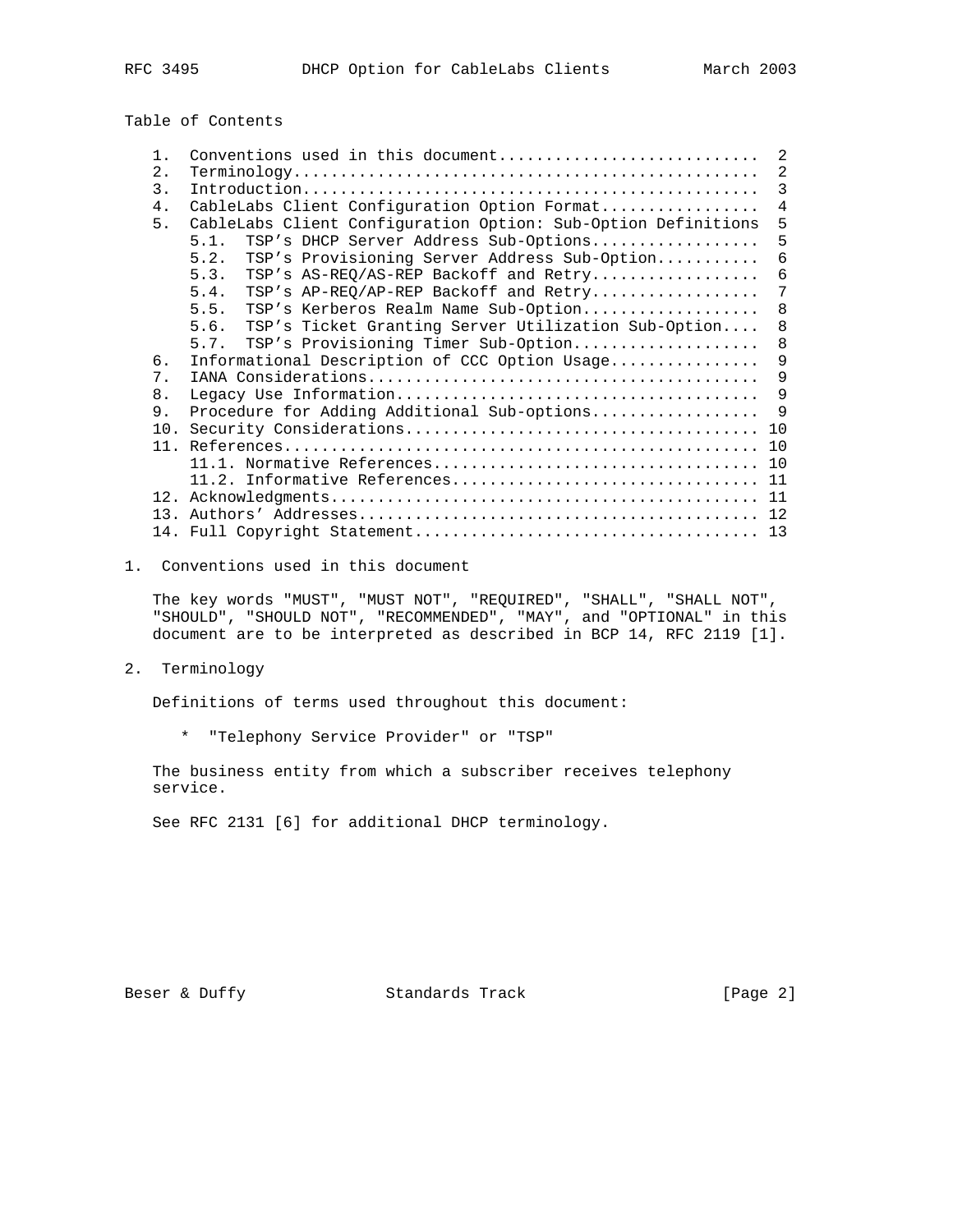### 3. Introduction

 Cable Television Laboratories, Inc. (CableLabs) is a non-profit research and development consortium that serves the cable television industry via design and specification of new and emerging broadband service architectures. Several CableLabs initiatives define DHCP clients that have specific DHCP configuration requirements. One such initiative is the PacketCable project.

 The PacketCable project is aimed at architecting, qualifying, and supporting Internet-based multimedia services over cable-based packet networks. These new multimedia services will include telephony and videoconferencing, delivered using the basic Internet Protocol (IP) technology that is used to send data via the Internet.

 PacketCable 1.0 provides Voice over IP (VoIP) service delivery. The VoIP service is supported at the customer site by two key components: a Cable Modem (CM) and a Media Terminal Adapter (MTA). The CM converts the cable RF signals to/from various IP voice protocols, while the MTA converts the VoIP protocols into analog telephony compatible with a common telephone.

 The CM and MTA may be packaged together or separately. If packaged together, the unit is referred to as an Embedded-MTA (EMTA - depicted in Figure 1). If packaged separately, the MTA is referred to as a Standalone MTA (SMTA).



Figure 1. PacketCable 1.0 Embedded-MTA

 The CM and MTA are distinct IP devices: each has its own MAC address and IP configuration. The CM and MTA utilize the DHCP protocol to obtain IP configuration. It is assumed that the CM and MTA may be administered by different business entities. The CM communicates with and is configured by the Data Access Provider's (DAP's) DHCP servers. Likewise, the MTA communicates with and is configured by the Telephony Service Provider's (TSP's) DHCP servers.

Beser & Duffy Standards Track [Page 3]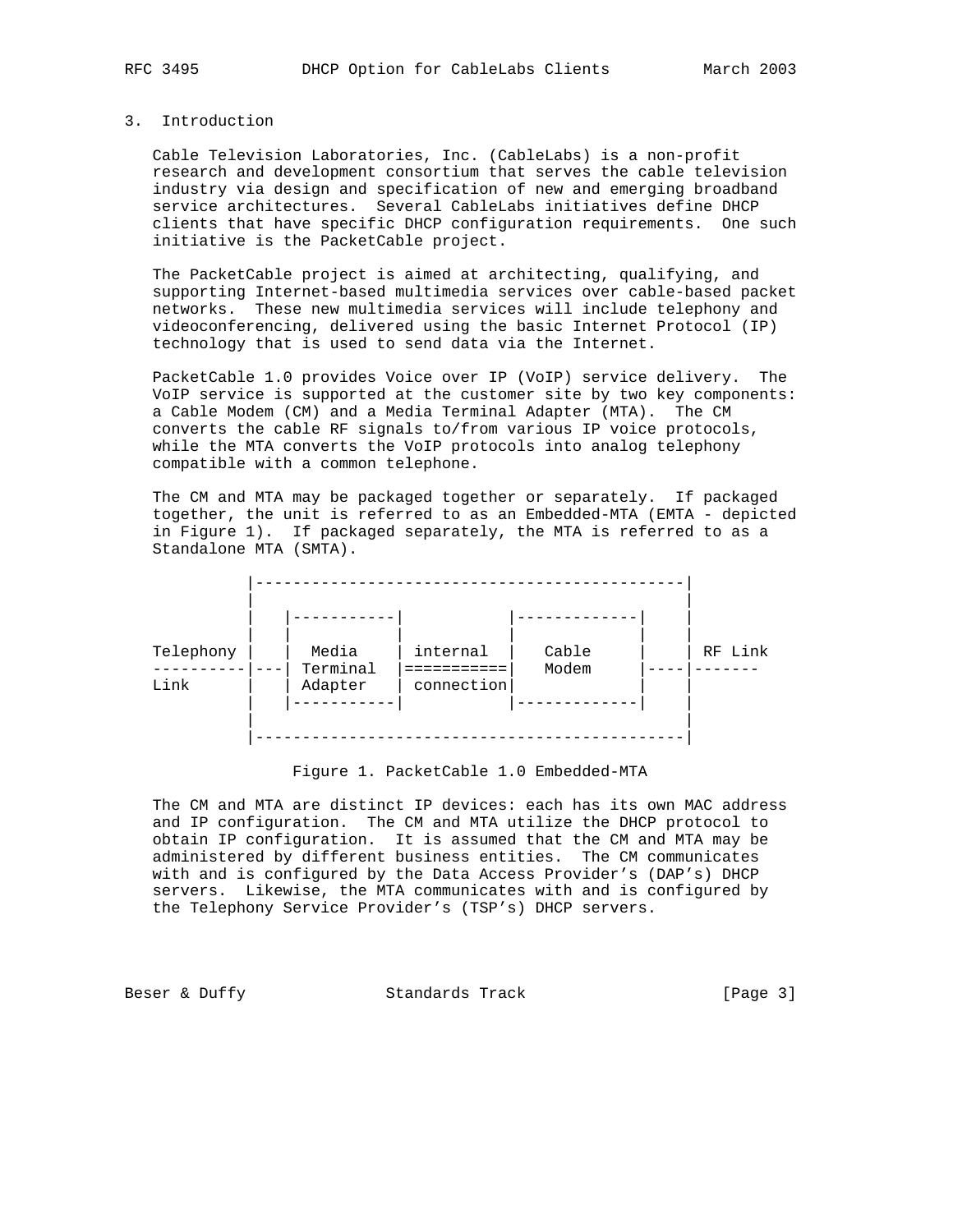The PacketCable architecture requires that the business entity controlling the configuration of the CM also determines which business entities control the configuration of the MTA. This is similar to the example found in the PSTN system: individuals can pick their long distance carriers even though the ultimate control of their telephone remains with the local carrier.

 Due to specific needs of the MTA configuration process (described in [7]), a new CableLabs Client Configuration (CCC) option is needed for the DHCP protocol. Both CM and MTA DHCP clients will request this option. When requested, both the DAP and TSP DHCP servers will populate this option into DHCP responses. See section 6 for further operational details.

 It should be noted that, although the CCC option will be initially deployed to support PacketCable VOIP applications, the CCC option will also be used to support various non VOIP applications. Use of the CCC option does not necessarily mean that the service provider is a TSP.

4. CableLabs Client Configuration Option Format

 The option begins with a tag octet containing the option code (code 122). A length octet follows the tag octet. The value of the length octet does not include itself or the tag octet. The length octet is followed by "length" octets of sub-option content (total length, not sub-option count). The option layout is depicted below:

 +------+--------+--------------+--------------+---+--------------+ | 122 | Length | Sub-option 1 | Sub-option 2 |...| Sub-option n | +------+--------+--------------+--------------+---+--------------+

 When the total length of a CCC option exceeds 255 octets, the procedure outlined in [4] MUST be employed to split the option into multiple, smaller options.

 A sub-option begins with a tag octet containing the sub-option code. A length octet follows the tag octet. The value of the length octet does not include itself or the tag octet. The length octet is followed by "length" octets of sub-option information. The sub option layout is depicted below:

| Sub-option Code   Length   Sub-option information |  |  |
|---------------------------------------------------|--|--|
|                                                   |  |  |

Beser & Duffy Standards Track [Page 4]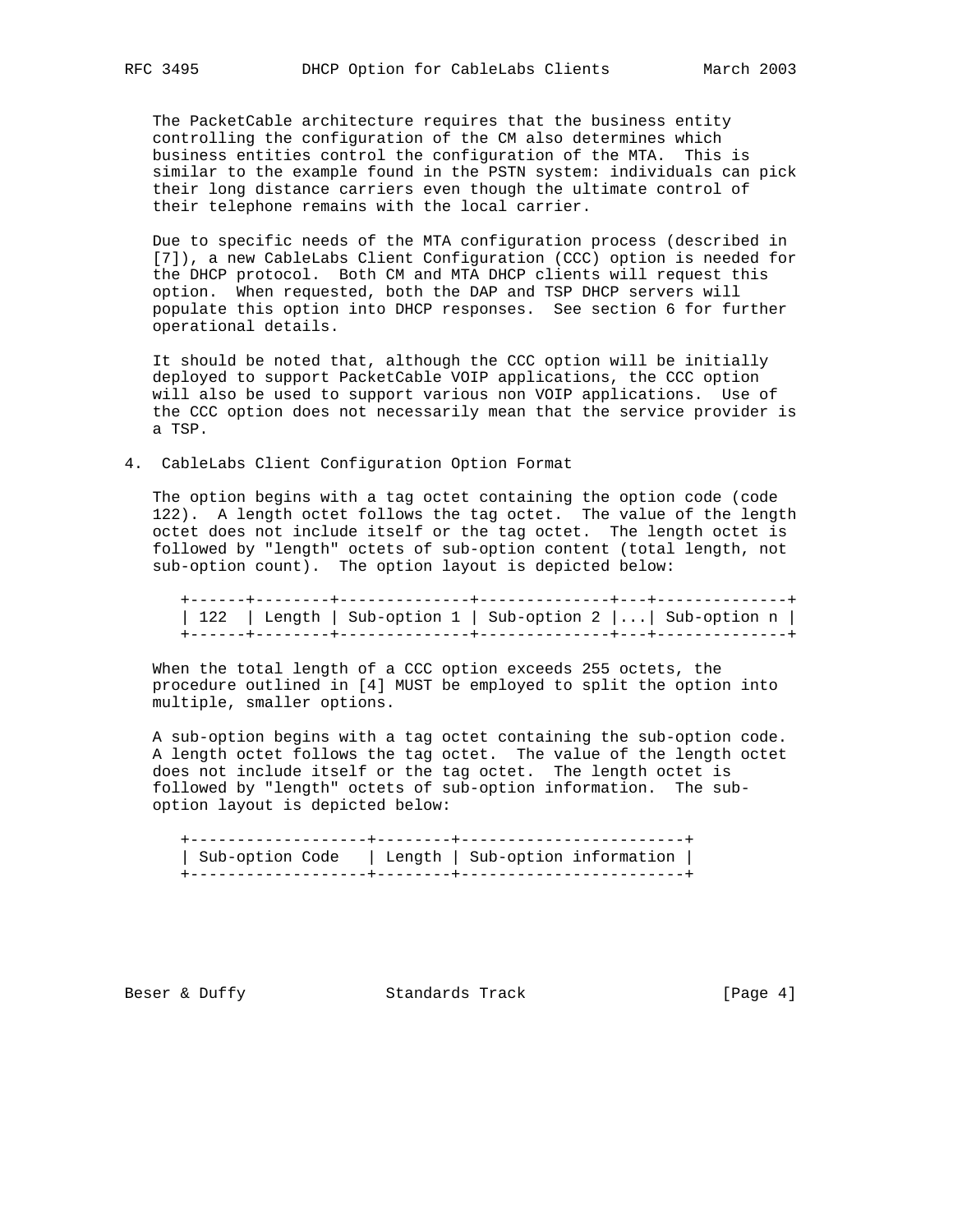The sub-option codes are summarized below.

| $Sub-$<br>option<br>Code | Sent to I | Description                              |
|--------------------------|-----------|------------------------------------------|
| $\mathbf{1}$             | CM.       | TSP's Primary DHCP Server Address        |
| $\mathfrak{D}$           | CM.       | TSP's Secondary DHCP Server Address      |
| 3                        | MTA       | TSP's Provisioning Server Address        |
| 4                        | MTA       | TSP's AS-REQ/AS-REP Backoff and Retry    |
| 5                        | MTA       | TSP's AP-REQ/AP-REP Backoff and Retry    |
| 6                        | MTA       | TSP's Kerberos Realm Name                |
| 7                        | MTA       | TSP's Ticket Granting Server Utilization |
| 8                        | MTA       | TSP's Provisioning Timer Value           |
| $9 - 255$                |           | Reserved for future extensions           |

5. CableLabs Client Configuration Option: Sub-Option Definitions

 The following sections provide detailed descriptions of each sub option. There are a few general formatting rules:

- Fully Qualified Domain Names (FQDNs) MUST be encoded per RFC 1035 [3] section 3.1. Note that a terminating 0 is required. Also note that compression, as described in RFC 1035 [3] section 4.1.4, MUST NOT be applied.
- IPv4 addresses MUST be encoded as 4 binary octets in network byte-order (high order byte first).
- All multi-octet quantities MUST be encoded per network byte ordering.
- 5.1. TSP's DHCP Server Address Sub-Options

 The TSP DHCP Server Address sub-options identify the DHCP servers from which an MTA is permitted to accept a DHCP OFFER. Sub-option 1 is the address of the TSP's primary DHCP server. Sub-option 2 is the address of the TSP's secondary DHCP server.

Beser & Duffy Standards Track [Page 5]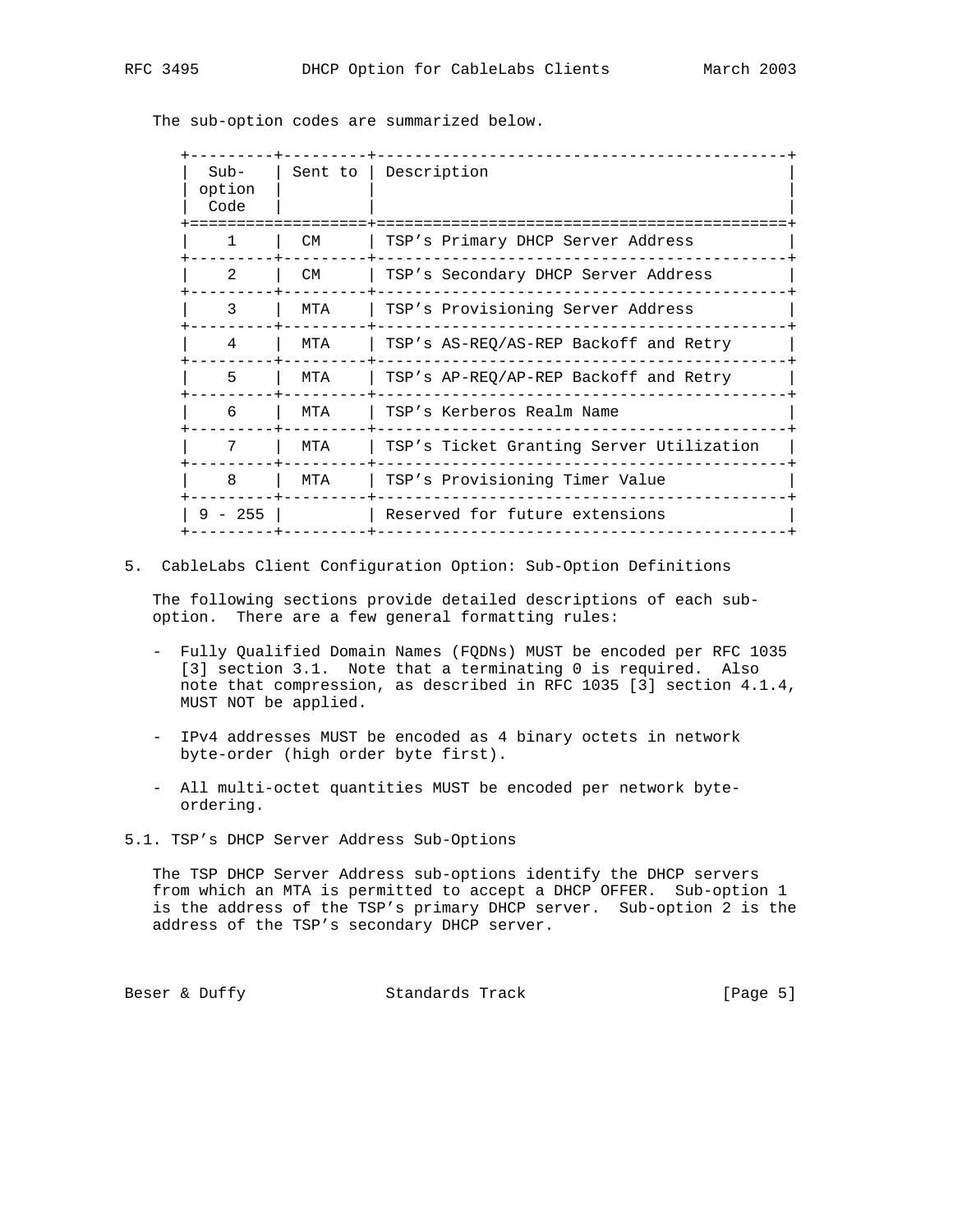The sub-option length MUST be 4 and the sub-option MUST include the DHCP server's IPv4 address as follows:

 Code Len Address +-----+-----+-----+-----+-----+-----+ | 1/2 | 4 | a1 | a2 | a3 | a4 | +-----+-----+-----+-----+-----+-----+

5.2. TSP's Provisioning Server Address Sub-Option

 This option contains the address of the TSP's Provisioning server. MTAs communicate with the Provisioning server at various stages in their provisioning process.

 The address can be configured as either an IPv4 address or as an FQDN. The encoding of sub-option 3 will adhere to one of 2 formats.

 1. IPv4 address. The sub-option length MUST be 5. The length octet MUST be followed by a single octet that indicates the specific address type that follows. This type octet MUST be set to 1 to indicate an IPv4 address. The type octet MUST be followed by 4 octets of IPv4 address:

| Code Len Type |  | Address |  |  |                               |  |  |
|---------------|--|---------|--|--|-------------------------------|--|--|
|               |  |         |  |  | 3   5   1   a1   a2   a3   a4 |  |  |
|               |  |         |  |  |                               |  |  |

 2. FQDN. The length octet MUST be followed by a single octet that indicates the specific address type that follows. This type octet MUST be set to 0 to indicate an FQDN. The type octet MUST be followed by the encoded FQDN:

|  | Code Len Type                             |  | <b>EXECUTE: PROPER</b> |  |  |  |  |  |
|--|-------------------------------------------|--|------------------------|--|--|--|--|--|
|  | +-----+-----+-----+-----+------+  +-----+ |  |                        |  |  |  |  |  |
|  | $\vert$ 3   n+1   0   f1   f2     fn      |  |                        |  |  |  |  |  |
|  | +-----+-----+-----+-----+-----+ +----+    |  |                        |  |  |  |  |  |

 It is not anticipated that additional type codes, beyond IPv4 (1) and FQDN (0), will be required. Thus, IANA will not be required to maintain a registry of type codes.

5.3. TSP's AS-REQ/AS-REP Backoff and Retry

 This sub-option configures an MTA's Kerberos AS-REQ/AS-REP timeout, backoff, and retry mechanism.

Beser & Duffy Standards Track [Page 6]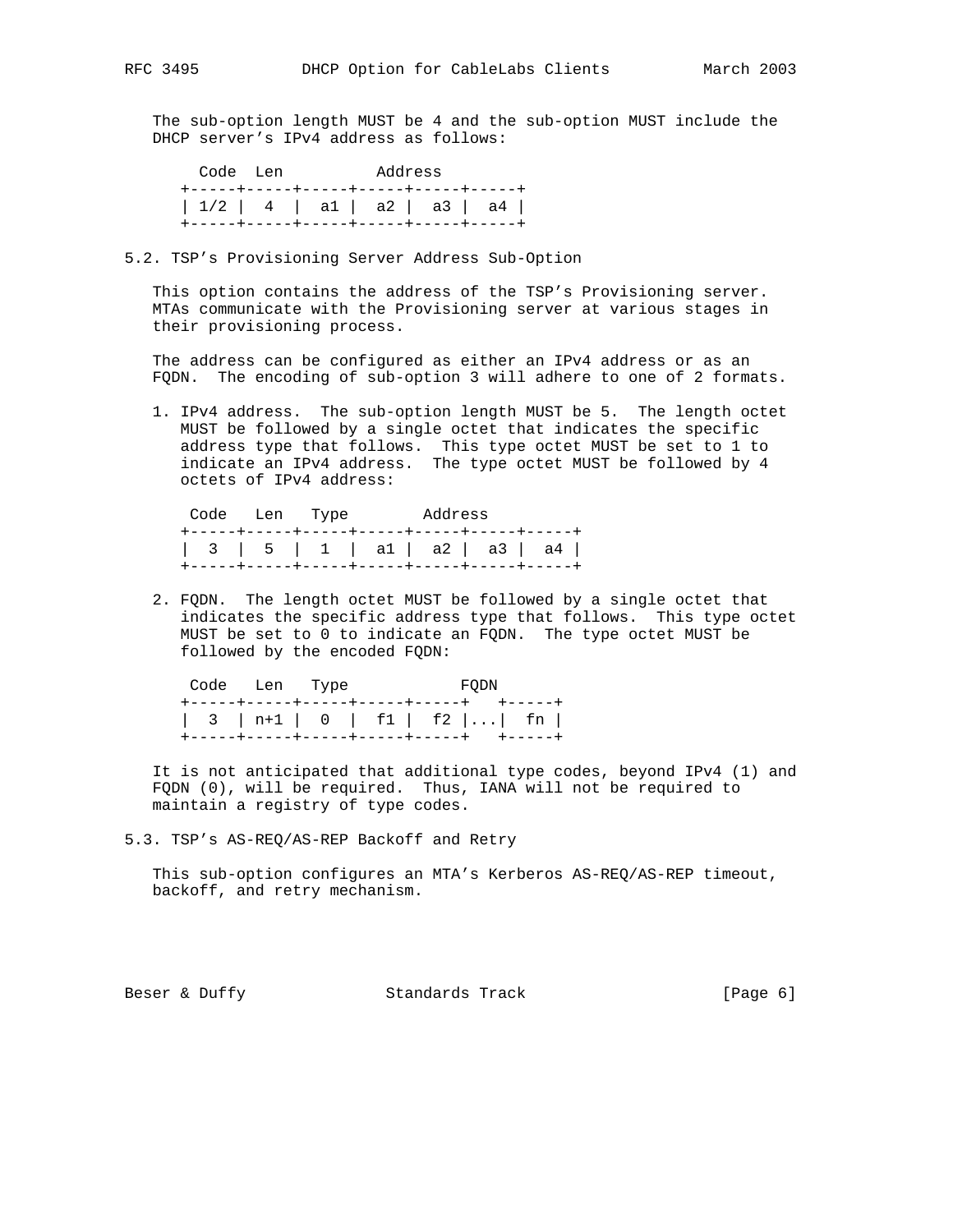RFC 1510 [5] does not define a backoff/retry mechanism to be employed when an AS-REQ/AS-REP message exchange fails. This sub-option contains parameters required by the backoff/retry mechanism outlined in [8].

The encoding of this sub-option is depicted below:

 Code Len Nom Timeout Max Timeout Max Retries +---+---+---+---+---+---+---+---+---+---+---+---+---+---+ | 4 |12 |n1 |n2 |n3 |n4 |m1 |m2 |m3 |m4 |r1 |r2 |r3 |r4 | +---+---+---+---+---+---+---+---+---+---+---+---+---+---+

The length octet of this sub-option MUST contain the value 12.

 The length octet MUST be followed by 4 octets containing the AS- REQ/AS-REP nominal (initial) timeout value. This value is a 32 bit unsigned quantity in units of milliseconds.

 The next 4 octets MUST contain the AS-REQ/AS-REP maximum timeout value. This value is a 32 bit unsigned quantity in units of seconds.

 The final 4 octets MUST contain the AS-REQ/AS-REP maximum retry count. This value is a 32 bit unsigned quantity.

5.4. TSP's AP-REQ/AP-REP Backoff and Retry

 This sub-option configures an MTA's Kerberos AP-REQ/AP-REP timeout, backoff, and retry mechanism.

 RFC 1510 [5] does not define a backoff/retry mechanism to be employed when an AP-REQ/AP-REP message exchange fails. This sub-option contains parameters required by the backoff/retry mechanism outlined in [8].

The encoding of this sub-option is depicted below:

 Code Len Nom Timeout Max Timeout Max Retries +---+---+---+---+---+---+---+---+---+---+---+---+---+---+ | 5 |12 |n1 |n2 |n3 |n4 |m1 |m2 |m3 |m4 |r1 |r2 |r3 |r4 | +---+---+---+---+---+---+---+---+---+---+---+---+---+---+

The length octet of this sub-option MUST contain the value 12.

 The length octet MUST be followed by 4 octets containing the AP- REQ/AP-REP nominal (initial) timeout value. This value is a 32 bit unsigned quantity in units of seconds.

Beser & Duffy Standards Track [Page 7]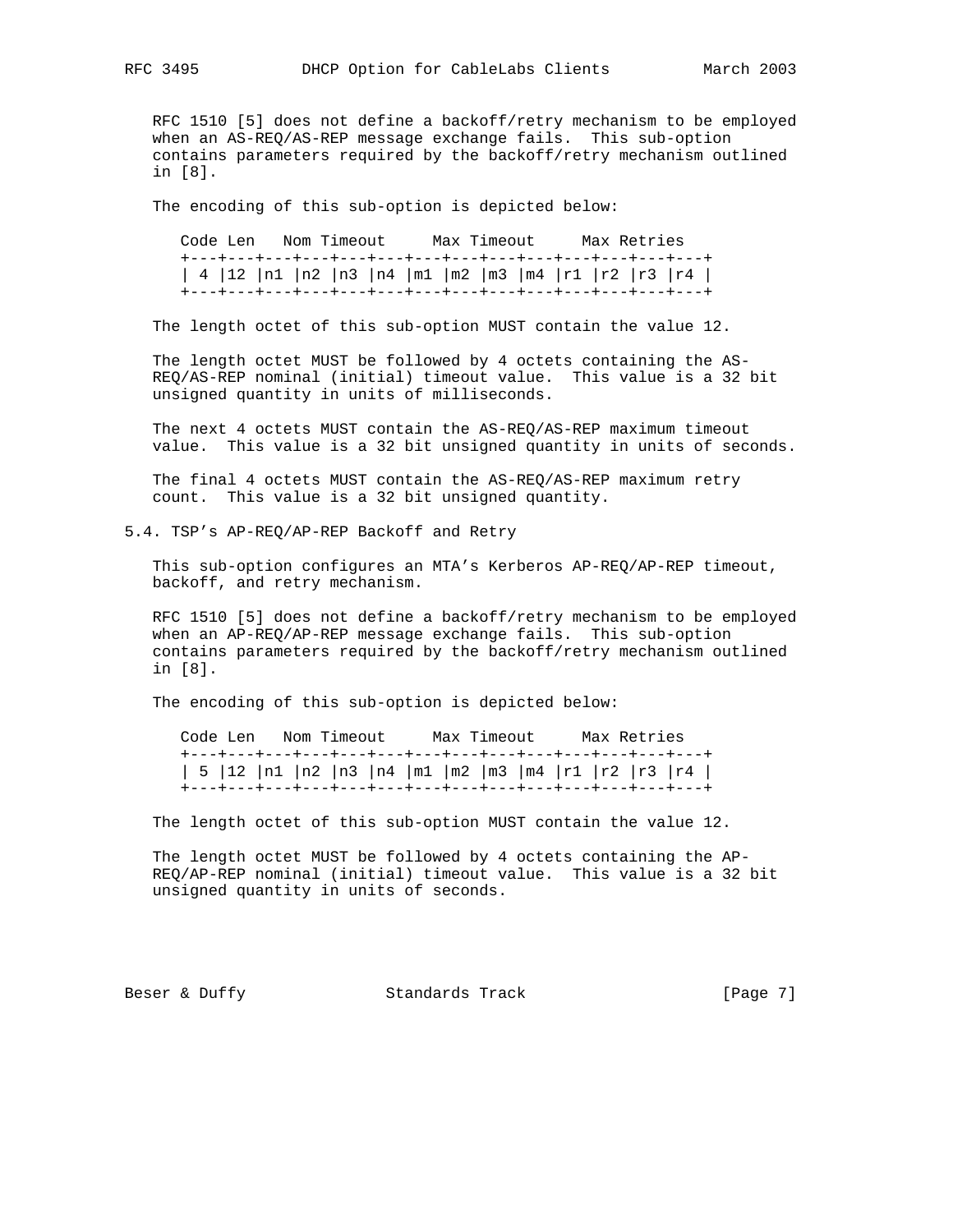The next 4 octets MUST contain the AP-REQ/AP-REP maximum timeout value. This value is a 32 bit unsigned quantity in units of seconds.

 The final 4 octets MUST contain the AP-REQ/AP-REP maximum retry count. This value is a 32 bit unsigned quantity.

5.5. TSP's Kerberos Realm Name Sub-Option

 The PacketCable architecture requires an MTA to authenticate itself to the TSP's network via the Kerberos protocol. A Kerberos Realm name is required at the MTA to permit a DNS lookup for the address of the TSP's Kerberos Key Distribution Center (KDC) entity.

 The Kerberos Realm name MUST be encoded per the domain style realm name described in RFC 1510 [5]. This realm name MUST be all capital letters and conform to the syntax described in RFC 1035 [3] section 3.1. The sub-option is encoded as follows:

 Code Len Kerberos Realm Name +-----+-----+-----+-----+ +-----+ | 6 | n | k1 | k2 |...| kn | +-----+-----+-----+-----+ +-----+

5.6. TSP's Ticket Granting Server Utilization Sub-Option

 This sub-option encodes a boolean value which indicates whether an MTA should or should not utilize a TGT (Ticket Granting Ticket) when obtaining a service ticket for one of the PacketCable application servers. The encoding is as follows:

```
 Code Len Value
+-----+-----+-----+
| 7 | 1 | 1/0 |
+-----+-----+-----+
```
 The length MUST be 1. The last octet contains a Boolean value which MUST be either 0 or 1. A value of 1 MUST be interpreted as true. A value of 0 MUST be interpreted as false.

5.7. TSP's Provisioning Timer Sub-Option

 The provisioning timer defines the maximum time allowed for the MTA provisioning process to complete. If this timer expires before the MTA has completed the provisioning process, the MTA should reset the timer and re-start its provisioning process from the beginning.

Beser & Duffy Standards Track [Page 8]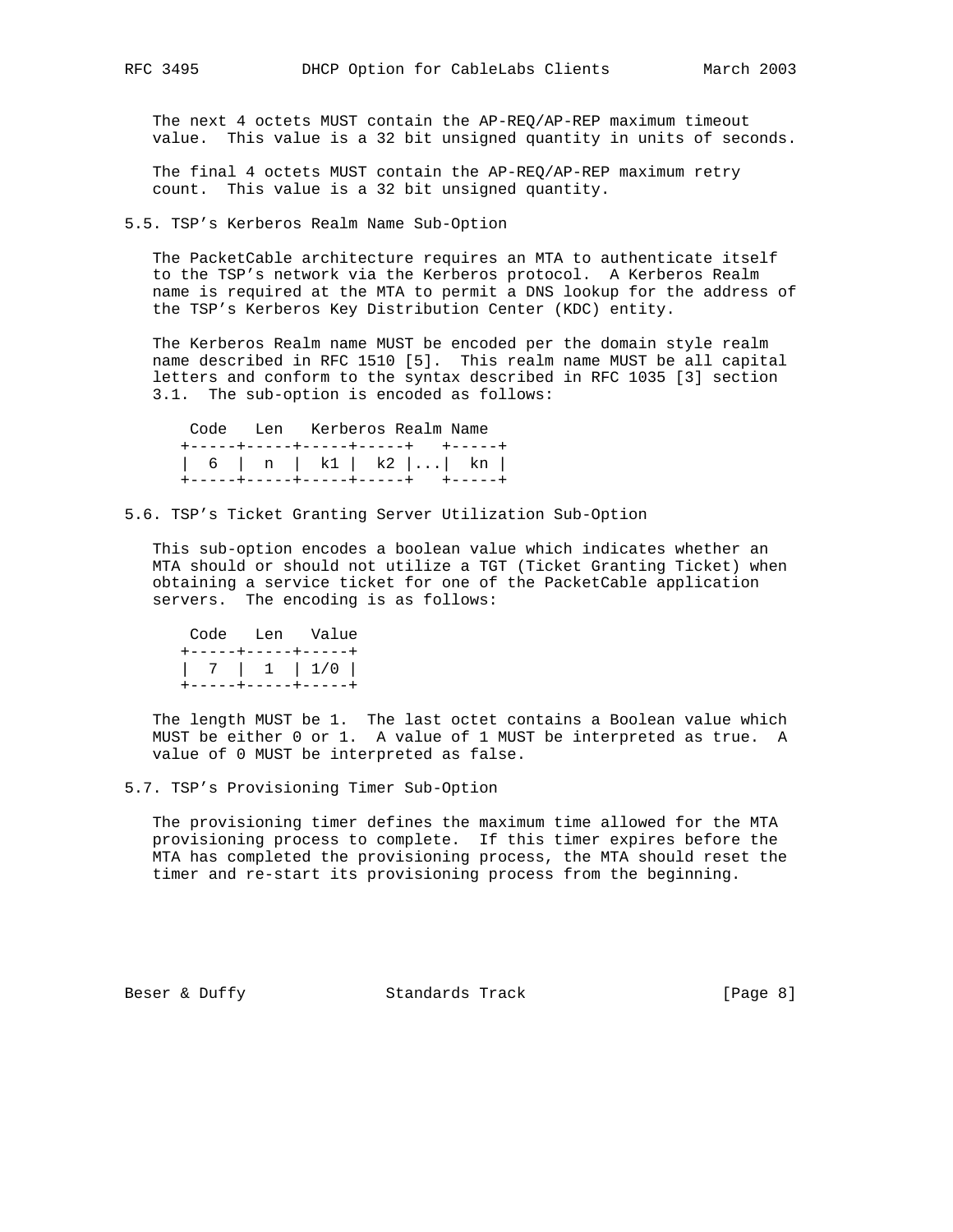The sub-option length MUST be 1. The value octet specifies 0 to 255 minutes. A value of 0 means the timer MUST be disabled.

 Code Len Value +-----+-----+---------+ | 8 | 1 | (0..255)| +-----+-----+---------+

6. Informational Description of CCC Option Usage.

 Cablelabs client devices issue DHCP requests that include DHCP options 55 (Parameter Request List) and 60 (Vendor Class Identifier). Option 55 will request the CCC option from the DHCP server. Option 60 will indicate the specific Cablelabs client device type, thus directing the DHCP server to populate specific CCC sub-option content in its responses. The details of which CCC sub-options are populated for each specific client type are specified in various Cablelabs project specifications. For example, specific usage of the CCC option for the PacketCable project is described in [7].

 Note that client devices never populate the CCC option in their DHCP requests.

7. IANA Considerations

 IANA has assigned a value of 122 for the DHCP option code described in this document.

8. Legacy Use Information

 The CableLabs Client Configuration option initially used the site specific option value of 177 (0xB1). The use of the site-specific option is to be deprecated now that IANA has issued an official option number.

9. Procedure for Adding Additional Sub-options

 IANA is requested to maintain a new number space of "CableLabs Client Configuration Sub-options", located in the BOOTP-DHCP Parameters Registry (http://www.iana.org/assignments/bootp-dhcp-parameters). The initial sub-option codes are described in section 4 of this document.

 IANA is requested to register codes for future CableLabs Client Configuration Sub-options via an "IETF Consensus" approval policy as described in RFC 2434 [2].

Beser & Duffy Standards Track [Page 9]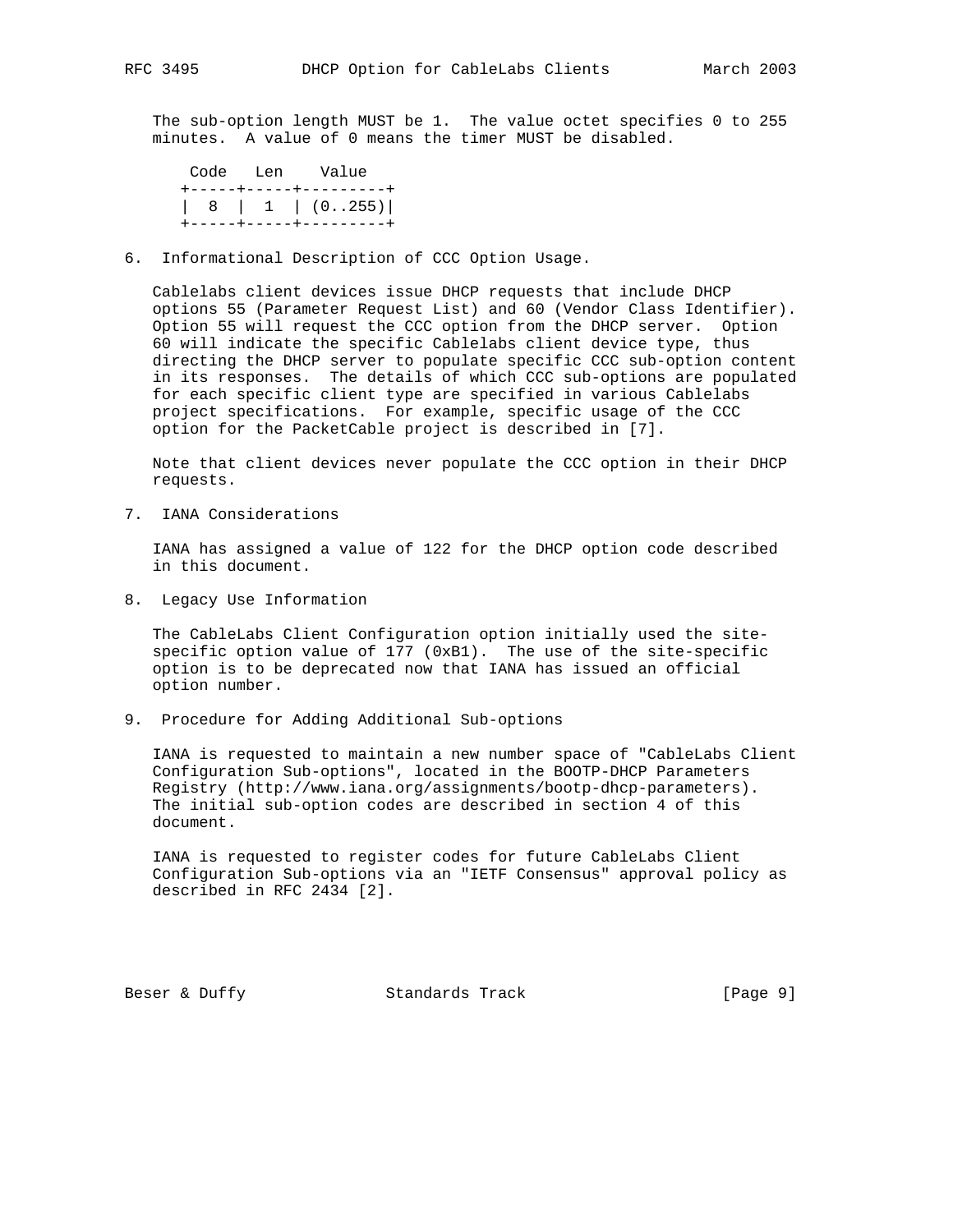#### 10. Security Considerations

 Potential exposures to attack in the DHCP protocol are discussed in section 7 of the DHCP protocol specification [6] and in Authentication for DHCP Messages [9].

 The CCC option can be used to misdirect network traffic by providing incorrect DHCP server addresses, incorrect provisioning server addresses, and incorrect Kerberos realm names to a Cablelabs client device. This misdirection can lead to several threat scenarios. A Denial of Service (DoS) attack can result from address information being simply invalid. A man-in-the-middle attack can be mounted by providing addresses to a potential snooper. A malicious TSP can steal customers from the customer selected TSP, by altering the Kerberos realm designation.

These threats are mitigated by several factors.

 Within the cable delivery architecture required by PacketCable, the DHCP client is connected to a network through a cable modem and the CMTS (head-end). The CMTS is explicitly configured with a set of DHCP servers to which DHCP requests are forwarded. Further, a correctly configured CMTS will only allow downstream traffic from specific IP addresses/ranges.

 Assuming that server addresses and Kerberos realm name were successfully spoofed to the point that a malicious client device was able to contact a KDC, the client device must still present valid certificates to the KDC before being service enabled. Given the computational overhead of the certificate validation process, this situation could present a DoS opportunity.

 Finally, it is possible for a malicious (although certified) TSP to redirect a customer from the customer's selected TSP. It is assumed that all TSP's permitted onto an access providers network are trusted entities that will cooperate to insure peaceful coexistence. If a TSP is found to be redirecting customers, this should be handled as an administrative matter between the access provider and the TSP.

### 11. References

11.1. Normative References

- [1] Bradner, S., "Key words for use in RFCs to Indicate Requirement Levels", BCP 14, RFC 2119, March 1997.
- [2] Narten, N. and H. Alvestrand, "Guidelines for Writing an IANA Considerations Section in RFCs", BCP 26, RFC 2434, October 1998.

Beser & Duffy Standards Track [Page 10]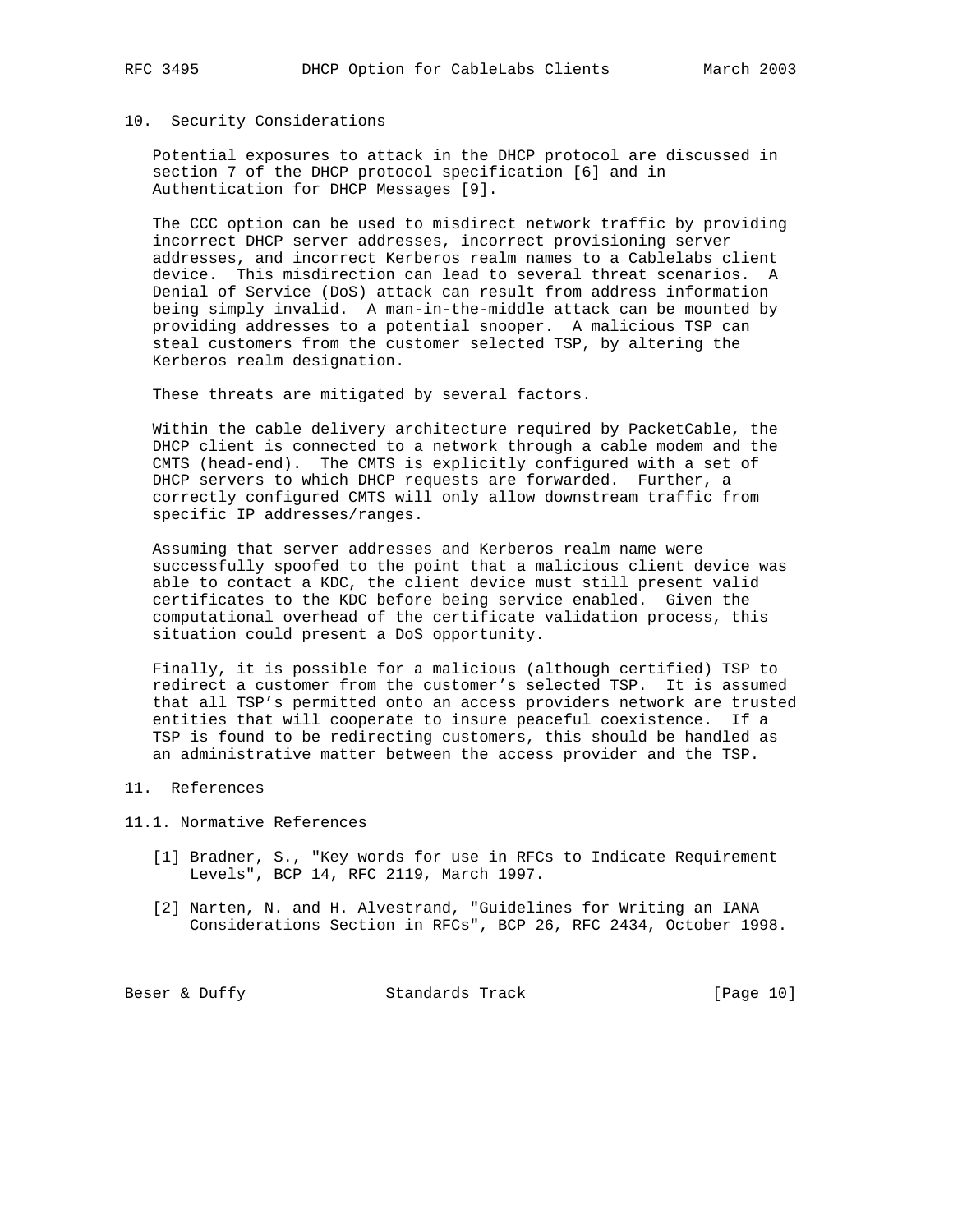- [3] Mockapetris, P., "Domain Names Implementation and Specification", STD 13, RFC 1035, November 1987.
- [4] Lemon, T. and S. Cheshire, "Encoding Long Options in the Dynamic Host Configuration Protocol (DHCPv4)", RFC 3396, November 2002.
- [5] Kohl, J. and C. Neuman, "The Kerberos Network Authentication Service (V5)", RFC 1510, September 1993.
- [6] Droms, R., "Dynamic Host Configuration Protocol", RFC 2131, March 1997.
- 11.2. Informative References
	- [7] "PacketCable MTA Device Provisioning Specification", PKT-SP- PROV-I05-021127. http://www.packetcable.com/specifications.html
	- [8] "PacketCable Security Specification", PKT-SP-SEC-I07-021127, http://www.packetcable.com/specifications.html
	- [9] Droms, R. and W. Arbaugh, "Authentication for DHCP Messages", RFC 3118, June 2001
- 12. Acknowledgments

 The authors would like to extend a heartfelt thanks to all those who contributed to the development of the PacketCable Provisioning specifications:

 Sumanth Channabasappa (Alopa Networks); Angela Lyda, Rick Morris, Rodney Osborne (Arris Interactive); Steven Bellovin and Chris Melle (AT&T); Eugene Nechamkin (Broadcom); John Berg, Maria Stachelek, Matt Osman (CableLabs); Klaus Hermanns, Azita Kia, Michael Thomas, Paul Duffy (Cisco); Deepak Patil (Com21); Jeff Ollis, Rick Vetter (General Instrument/Motorola); Roger Loots, David Walters (Lucent); Peter Bates (Telcordia); Patrick Meehan (Tellabs); Satish Kumar, Itay Sherman, Roy Spitzer (Telogy/TI), Aviv Goren (Terayon); Prithivraj Narayanan (Wipro).

 The authors would also like to extend a special "thank you" to Rich Woundy (Comcast) for his thoughtful inputs.

Beser & Duffy Standards Track [Page 11]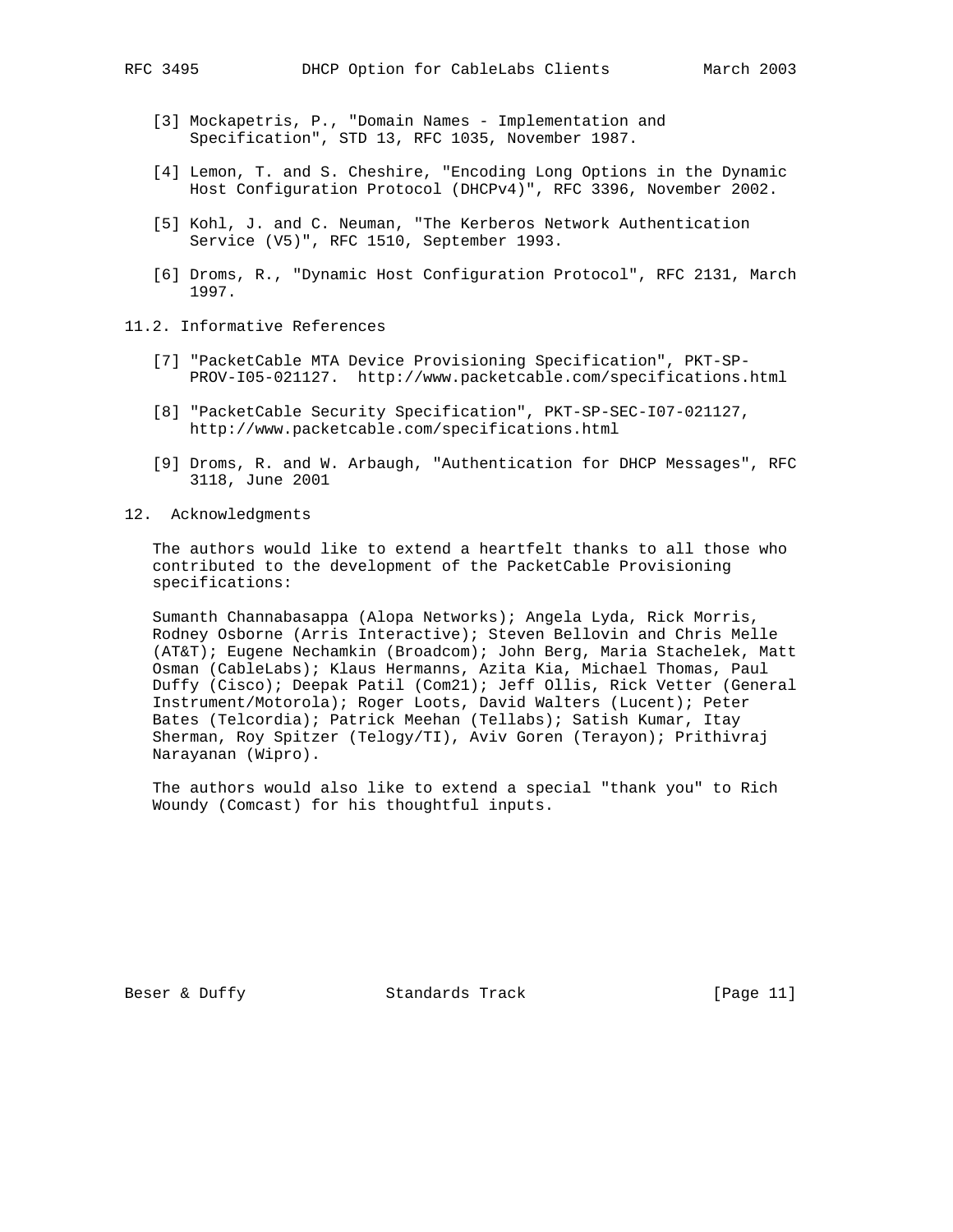13. Authors' Addresses

 Burcak Beser Juniper Networks 1194 North Matilda Avenue Sunnyvale, CA, 94089

EMail: burcak@juniper.net

 Paul Duffy Cisco Systems 300 Apollo Drive Chelmsford, MA, 01824

EMail: paduffy@cisco.com

Beser & Duffy Standards Track [Page 12]